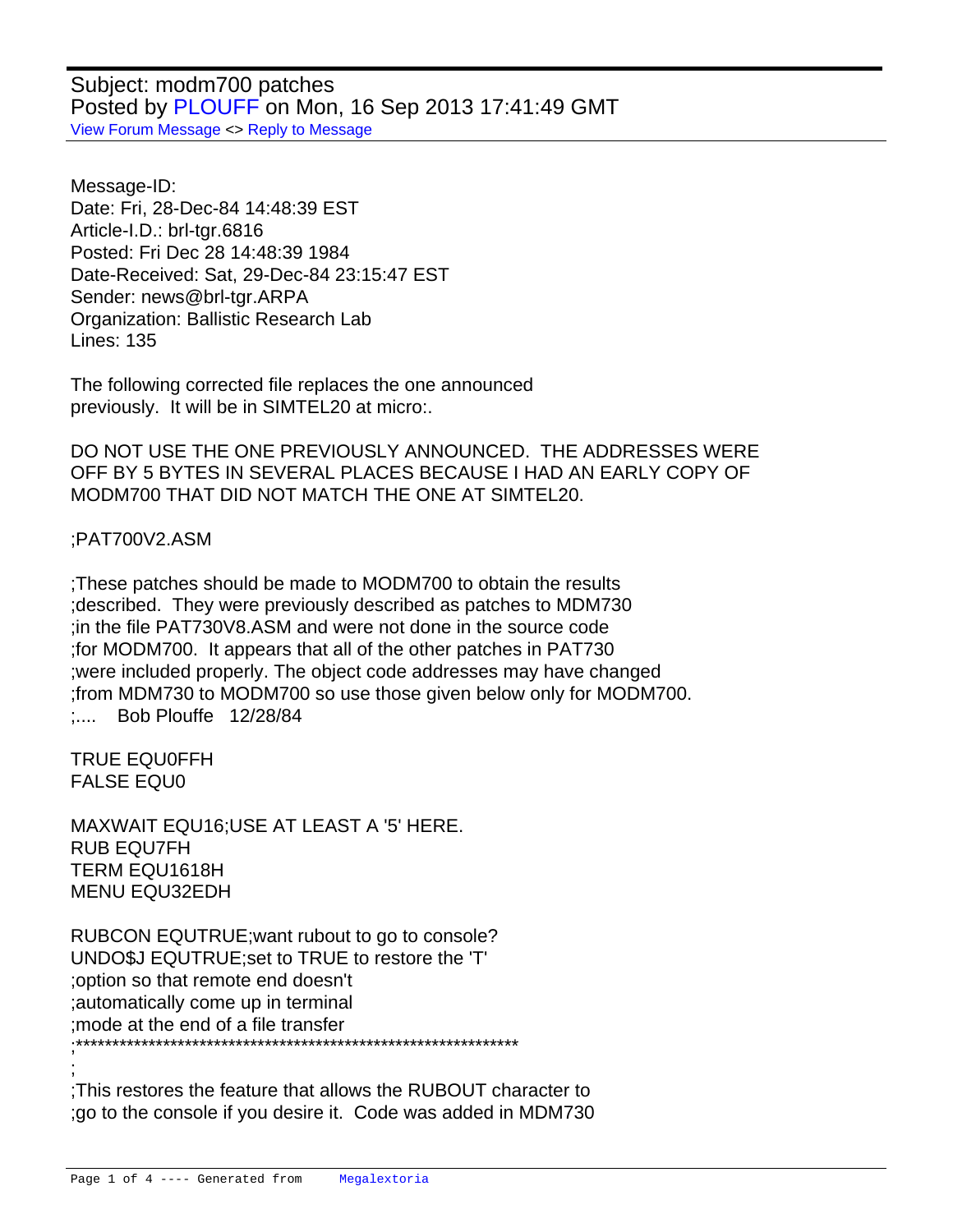;that prevented rubout being sent to console in terminal mode.

; ;In the routine TERML ORG 1F0FH **IF RUBCON** DB 0,0,0,0,0 ; deletes rubout filter ENDIF

**IF NOT RUBCON CPI RUB JZ TERM**  ENDIF

;\*\*\*\*\*\*\*\*\*\*\*\*\*\*\*\*\*\*\*\*\*\*\*\*\*\*\*\*\*\*\*\*\*\*\*\*\*\*\*\*\*\*\*\*\*\*\*\*\*\*\*\*\*\*\*\*\*\*\*

;THIS ONE CONTRIBUTED ANONYMOUSLY AS undo-j.asm AND INCLUDED ;HERE AS AN ADDITIONAL OPTION. ;To undo the 'J' option and restore the 'T' option as it has ;always been. Set UNDO\$J to TRUE to enjoy this option. Irv ;never did change the help screens to describe his 'J' option ;anyhow. The 'T' option is still the one described there.

;The following code is in the DONETC routine: ORG 2AFBH **IF UNDOSJ JNZ MENU**  ENDIF ; **IF NOT UNDO\$J JZ MENU**  ENDIF

; and at the following storage locations near the end of the file. ORG 4952H **IF UNDOSJ**  DB 'T' ENDIF ;

**IF NOT UNDO\$J**  DB 'J' ENDIF

 ORG 495FH **IF UNDOSJ** DB 'T' ENDIF

 ;

**IF NOT UNDO\$J**  DB 'J'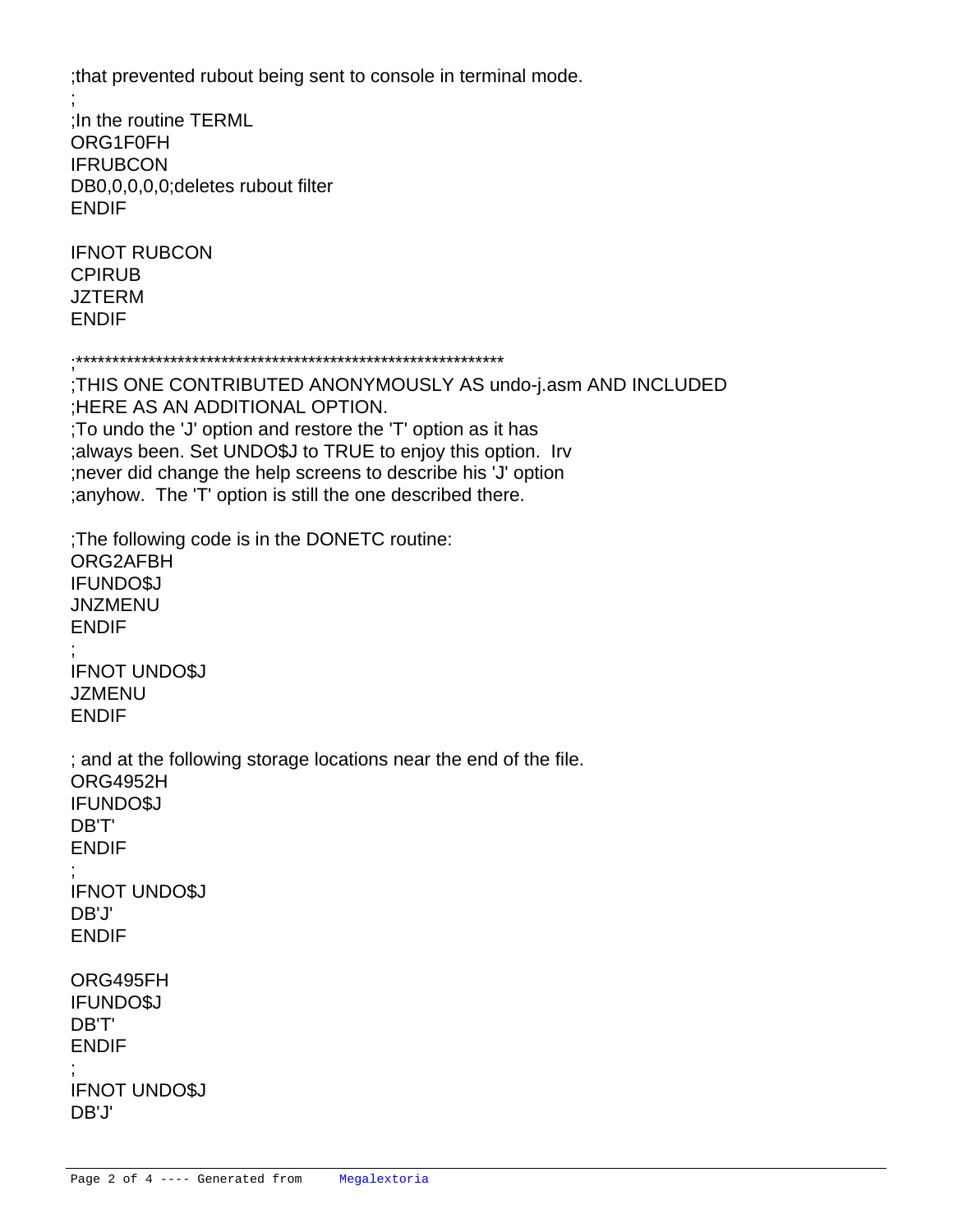## ENDIF

; ;\*\*\*\*\*\*\*\*\*\*\*\*\*\*\*\*\*\*\*\*\*\*\*\*\*\*\*\*\*\*\*\*\*\*\*\*\*\*\*\*\*\*\*\*\*\*\*\*\*\*\*\*\*\*\*\*\*\*\*\*\*\*\*\*\*\*\* ;This patch fixes a bug found by Ron Fowler that causes the wrong ;file to be erased in the directory when overwriting existing files ;in batch mode. ;..in the routine at CKCPM2: ORG 2238H NOP ; These 2 bytes replace 'CPI 0FFH' INR A

## ;\*\*\*\*\*\*\*\*\*\*\*\*\*\*\*\*\*\*\*\*\*\*\*\*\*\*\*\*\*\*\*\*\*\*\*\*\*\*\*\*\*\*\*\*\*\*\*\*\*\*\*\*\*\*\*\*\*\*\*\*\*\*\*\*\*\*\*

;This patch makes the program MUCH more tolerant of network or ;transmission delays such as found in packet switched nets (ARPANET) ;as well as on satellite communication links. Do not use a value for ;MAXWAIT less than 5 (5 seconds) and even as high as 16 seconds is ok ;which will then tolerate some of the large throttling delays often ;encountered.

ORG 1B8FH **MVI B, MAXWAIT** 

 ORG 1BF3H **MVI B, MAXWAIT** 

ORG 1C0CH **MVI B, MAXWAIT** 

ORG 1CA0H **MVI B,MAXWAIT** 

 ORG 1D03H **MVI B, MAXWAIT** 

 ORG 240AH **MVI B, MAXWAIT** 

 ORG 2413H MVI B.MAXWAIT

 ORG 245EH **MVI B, MAXWAIT** 

 ORG 2477H **MVI B, MAXWAIT** 

 ORG 2496H